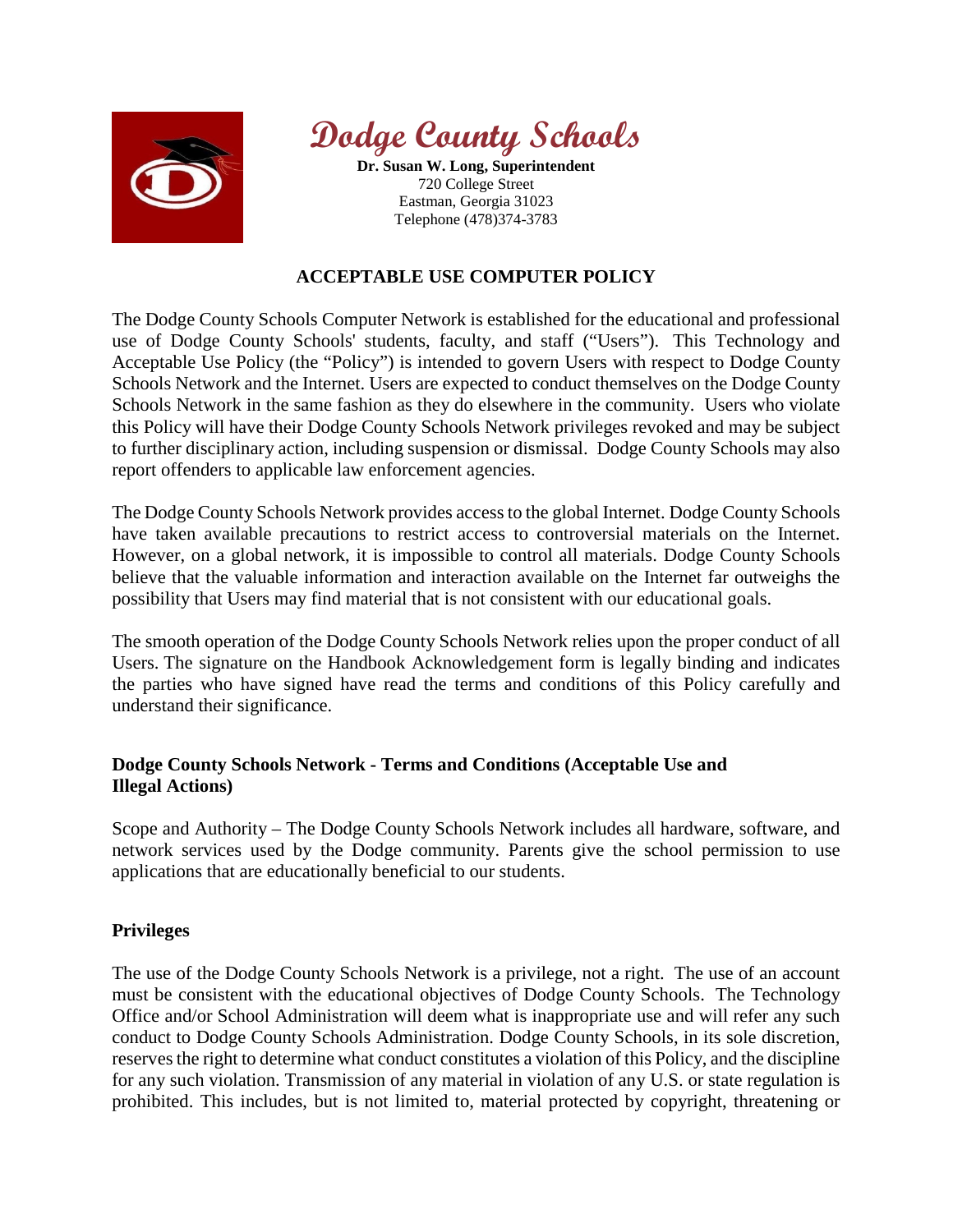obscene material, or material protected by trade practice. Use of the Dodge County Schools Network for commercial activities, product advertisement, or political lobbying is prohibited. Use of the Dodge County Schools Network and the Internet must be consistent with this Policy and all policies and practices of Dodge County Schools, and violations of this Policy and such other policies and practices may result in the suspension or loss of an account, loss of Internet access, or in other forms of disciplinary action.

### **No Expectation of Privacy**

Dodge County Schools routinely monitor usage of the Dodge County Schools Network and may review any communications on its systems. Dodge County Schools is able to override all passwords. Users do not have a privacy right in the contents of their computer system, including messages sent, received, or stored on the email systems or in their use of the Internet. Passwords to these systems exist for the benefit of Dodge County Schools. Users should have no expectation that the ability to choose a password for a system in any way limits the ability or right of Dodge County Schools to monitor all activity.

#### **Security**

Security on any computer system is a high priority, especially when the system involves many Users. No User may have access to another's files on the Dodge County Schools Network. The following guidelines will help maintain Dodge County Schools Network security: If you feel you have identified a security problem on the Internet, you must notify the Director of Technology.

Do not allow anyone else to use your account and do not use another individual's account. Inappropriate attempts to access a server as an administrator will result in immediate cancellation of User privileges and/ or discipline.

Any User identified as a security risk or having a history of problems with other computer systems may be denied access to the Dodge County Schools Network.

#### **Inappropriate Access**

Not all of the information freely available on the Internet is reliable or helpful. Students and employees must evaluate the source of the information, as well as the information itself, to determine its appropriateness and usefulness.

In addition to providing information, the Internet is capable of providing the means to communicate directly with others via "instant or private messaging" programs, video conferencing programs, and other means. Also, there are many places and software technologies that will allow for the free exchange of files between computers over the Internet, such as email. Not all of these methodologies are appropriate for an educational environment as outlined in this document.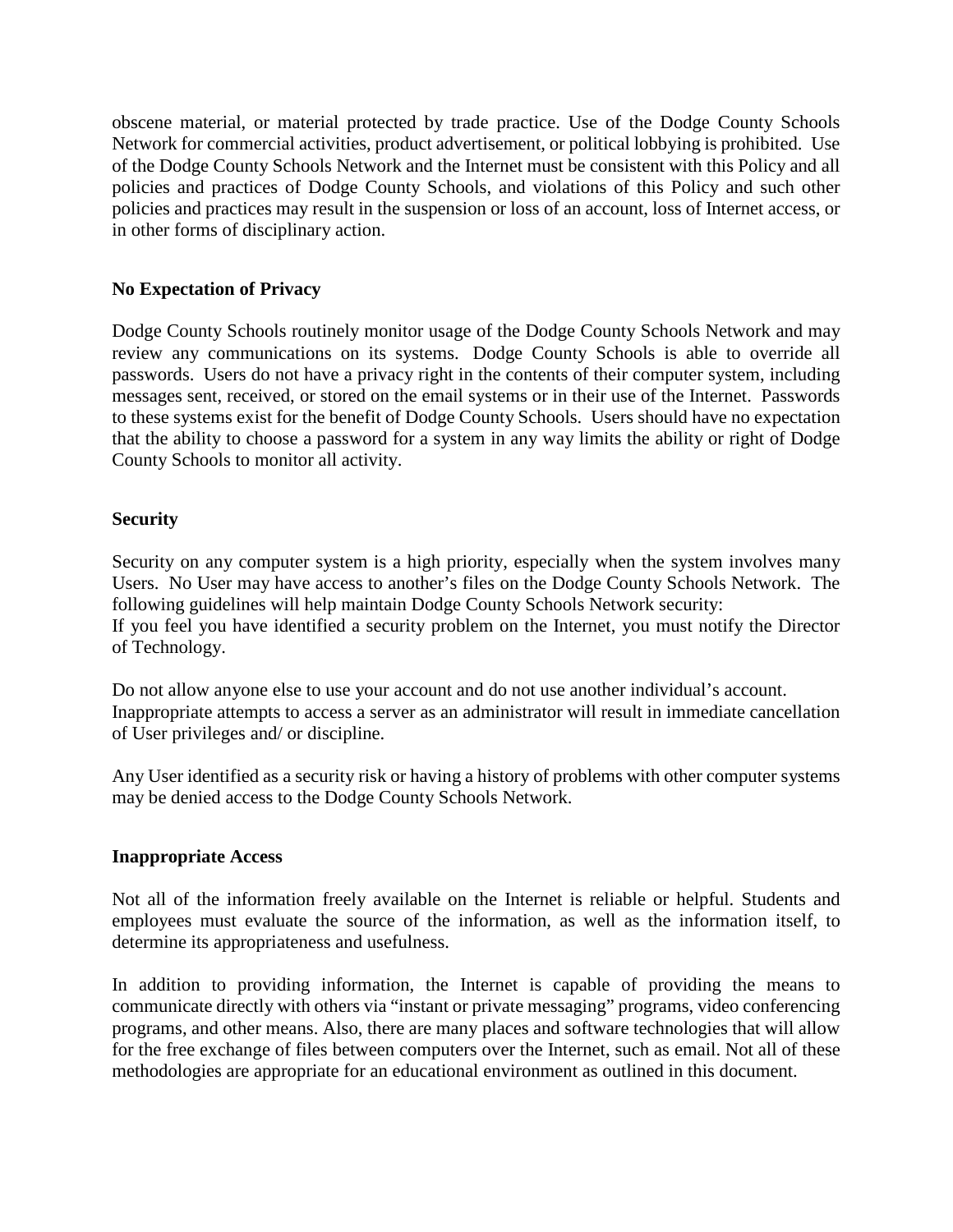Downloading or loading of software on Dodge County Schools' computers is prohibited. There is an enormous quantity and variety of free software available on the Internet. However, widespread downloading of such software on the School's computers has a cumulative negative effect, and can result in the substantial degradation of performance, additional maintenance time, and increased threat of virus infestation. All software purchases must be approved by the technology staff.

Students may not use school computers to access any Internet site or sites that contain information that is inappropriate for educational purposes or sites that teachers, staff or administration deem inappropriate for the instructional program. Examples of inappropriate information and/or content include, but is not limited to, the following:

Students may not access, upload, download, transmit, display or distribute:

a.) offensive material – content that is in poor taste or could be considered obscene; abusive or sexually explicit language, racist, illegal, harassing or inflammatory.

b.) distribute dangerous material – content that provides direction in the construction of explosives or similar devices or instruction or practices that could injure the students themselves or others.

c.) inappropriate contacts – materials that can lead to contact with strangers who could potentially threaten the student's health or safety.

If a student is uncertain as to whether or not a site's material might be considered inappropriate, the student should consult his or her teacher or a member of the administrative staff for clarification.

# **Privacy**

School staff and administrators have access to student email for monitoring purposes. Students should have no expectation of privacy on the Google Apps for Education system.

Limited personal use - Students may use Google Apps for Education tools for personal projects but may not use them for:

- Unlawful activities.
- Inappropriate sexual or other offensive content.
- Threatening another person.
- Misrepresentation of Dodge County Schools, staff or students.

# **Safety**

Students will tell their teacher or other school employee about any message they receive that is inappropriate or makes them feel uncomfortable.

Students are responsible for the use of their individual accounts and should take all reasonable precautions to prevent others from being able to use their accounts.

Under no conditions should a user provide his or her password to another person.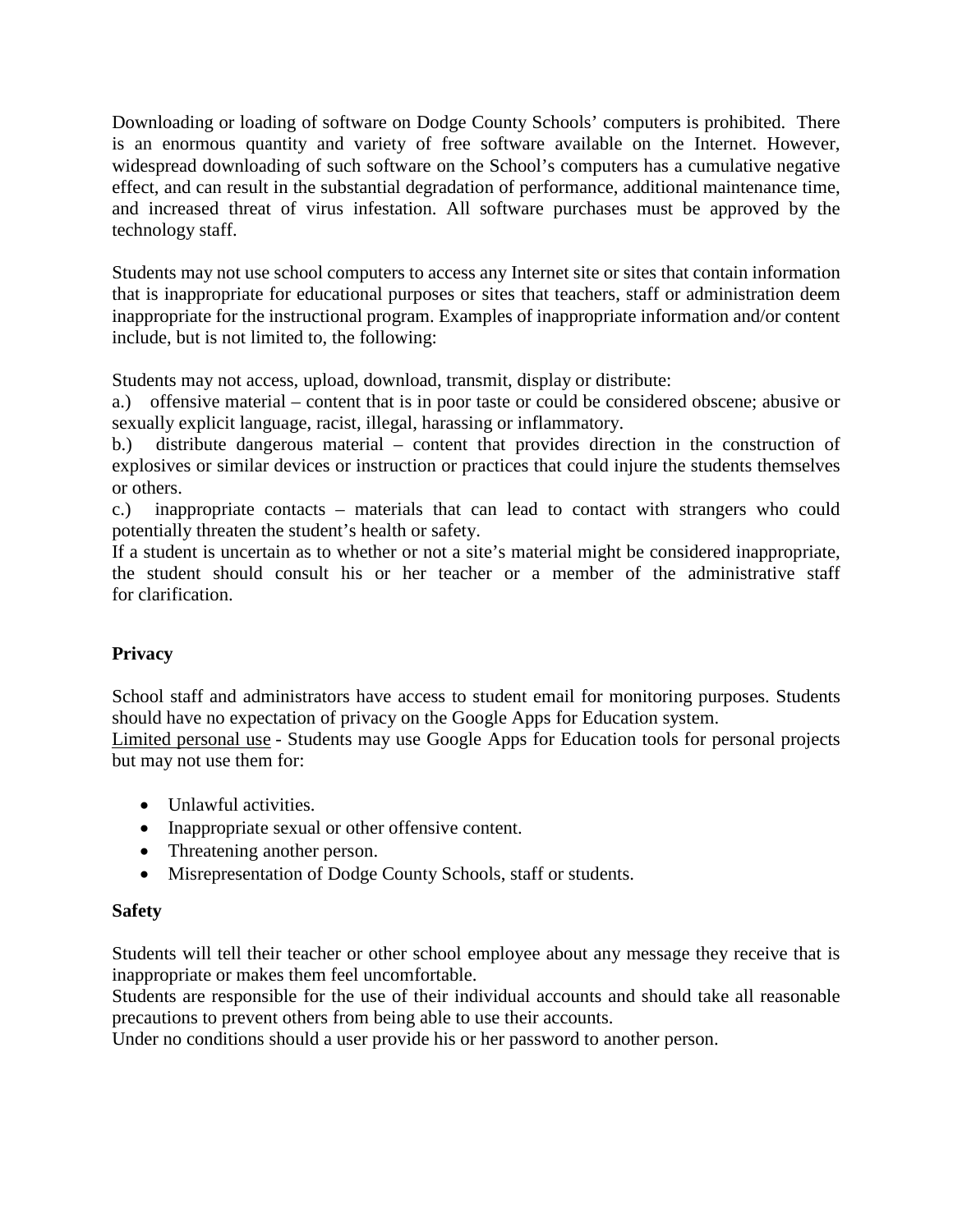### **Access Restriction - Due Process**

Due to the rapidly changing technology environment, Dodge County Schools reserve the right to determine if an action not listed in this document is inappropriate, and the student may be subject to discipline.

### **Hardware**

Student Chromebooks/Devices are managed in order to allow for student use of systems only for educational purposes. Under no circumstances is a student to attempt to modify the existing hardware configuration. Modification can be considered either opening the case or changing hardware or software settings. Students are responsible for any damage on their computers.

Dodge County Schools Information Technology offers a Guest Network for connection purposes.

### **Contact**

Each student and employee is responsible for all activity that occurs under his/her user account. Students and employees may not place information on the Internet that is inappropriate or unacceptable.

Students may not give out any personal information (e.g., address, phone number, user name, passwords, etc.) about themselves or about other people. Students may not use school computers for commercial purposes or political lobbying.

# **Summary**

This is a list of the more common things students, faculty and staff are specifically **NOT** permitted to do.

- Download any files, especially music and videos, from the Internet.
- Use any form of "instant or private messaging" software on student devices.
- Install any applications or software onto Dodge County Schools' computers.
- Disable or modify any running tasks or services.
- Transfer and/or store music files from any personal devices to Dodge County Schools systems.
- Play games, unless directed to by an instructor or supervisor for educational purposes, at any time on Dodge County Schools computers, including Internet-based games.
- Use proxies or other means to bypass the content filtering systems in place and/or defeat any settings that prevent the access of material deemed and flagged as inappropriate by the blocking devices.
- Use remote accessing software or hardware to take control of any network attached device or workstation.
- Remove License decals or inventory control tags attached to the systems.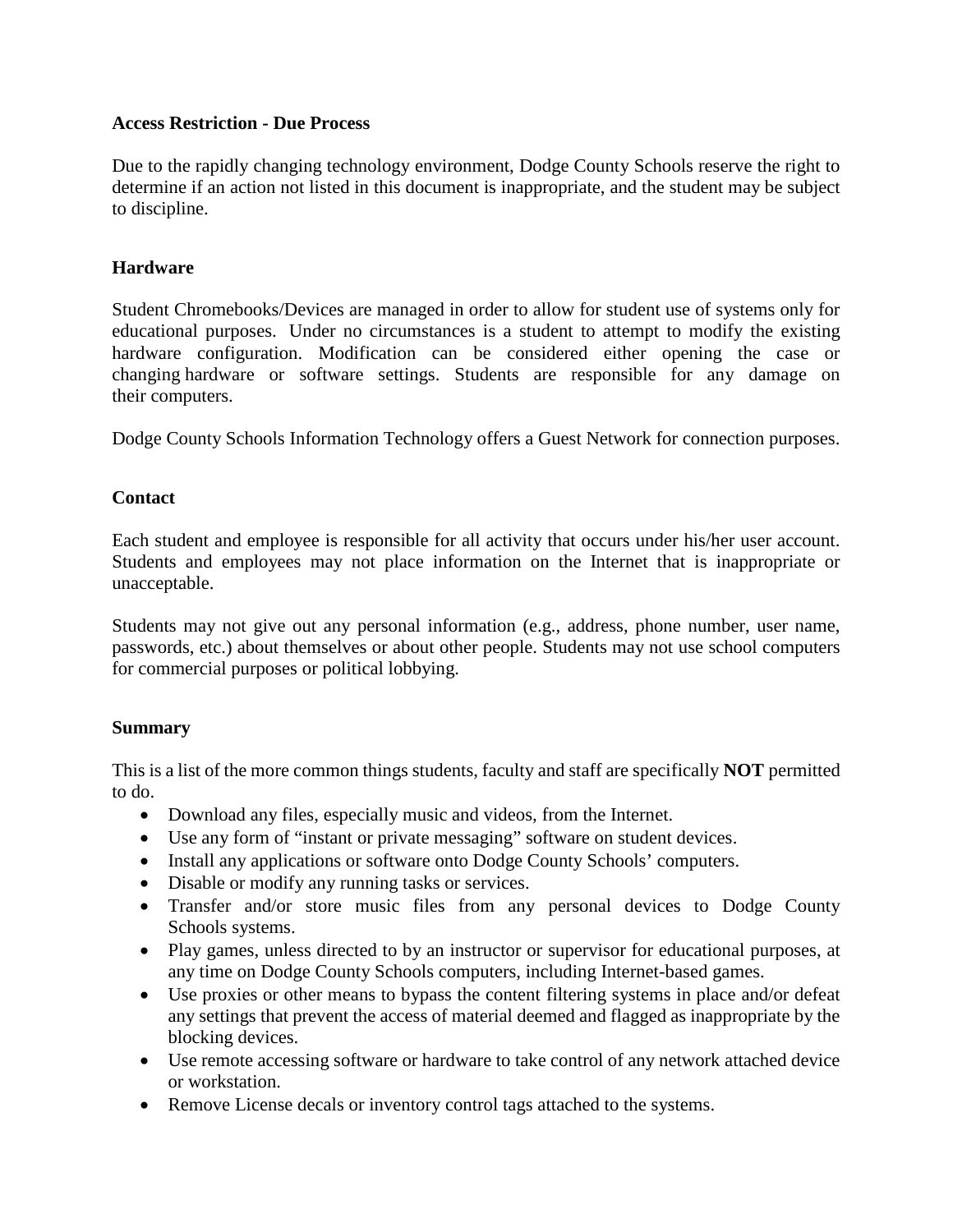- Disrupt its use by other individuals by connecting to other Dodge County Schools networks to perform any illegal or inappropriate act, such as an attempt to gain unauthorized access to other systems on the network.
- Anyone who inadvertently accesses an inappropriate site must immediately leave the site and report it to his/her instructor or supervisor.
- Attempt to log onto the network as a system administrator.
- Any user identified as a security risk may be denied access to the network.
- Damage caused by the intentional misuse or vandalism of equipment will be charged to the person who committed the act.
- Any damage to the student Chromebook/or device is the responsibility of the user.

# **Consequences**

Use of school's internet is a privilege. Failure to abide by the terms of this policy will result in the following disciplinary actions:

- Willful damage of computer hardware, computer software (including the deletion of programs and/or files) and computer networks will result in the student being responsible for the current repair and replacement cost of the damaged software and/or equipment. Any student violating the terms of this document will receive appropriate disciplinary action as defined by the school administrations.
- Students could lose computer/network privileges, and/or receive detention, suspension or expulsion.
- The Director of Technology or his/her designee may close an account at any time as required. The administration, faculty and staff of Dodge County Schools may make a request to the Director of Technology or his/her designee to deny, revoke or suspend specific user accounts based upon violations of this policy.

# **Improper Use and Content**

Users may not use the Dodge County Schools Network for purposes of harassment, intimidation or bullying of others.

Bullying is the repeated use of a written, verbal or electronic expression, physical act or gesture, or any combination thereof, directed at another student that:

- Causes physical or emotional harm to the student or damage to the student's property;
- Places the student in reasonable fear of physical injury or of damage to property;
- Creates a hostile environment at school for the student;
- Infringes on the rights of the student at school; or,
- Materially and substantially disrupts the education process or the orderly operation of a school.
- A hostile environment is a situation in which bullying causes the school environment to be permeated with intimidation, ridicule or insult that is sufficiently severe or pervasive to alter the conditions of the student's education.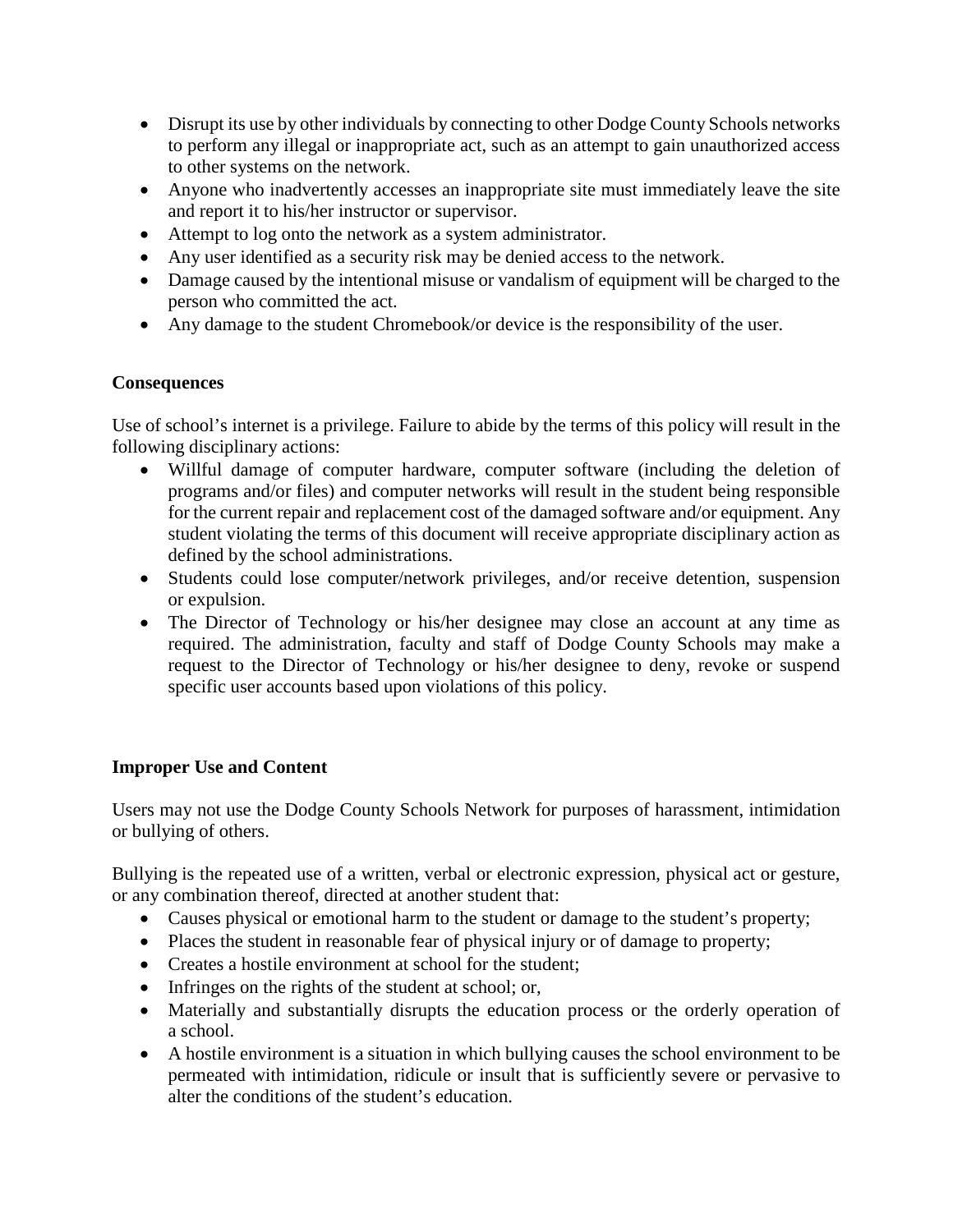Cyber-bullying involves an act of bullying through the use of technology or any electronic communication, including but not limited to electronic mail, internet communications, or instant messages. Cyber-bullying also includes the creation of a web page or blog in which the creator assumes the identity of another person; or, the knowing impersonation of another person as the author of posted content or messages, if the creation or impersonation creates any of the conditions described in the definition of bullying. Cyber-bullying also includes the distribution by electronic means of a communication to more than one person or the posting of material on an electronic medium that may be accessed by one or more persons, if the distribution or posting creates any of the conditions described in the definition of bullying.

Dodge County Schools shall, in its sole discretion, determine whether such conduct violates this policy and any other policies of Dodge County Schools. Users must remember that material distributed through the Internet is public. On the Internet, there is no central authority, so each site is responsible for its own Users. Complaints received from other sites regarding any of our Users will be fully investigated, and disciplinary action may be taken as a result.

### **Social Networking Sites**

While Dodge County Schools respects the right of employees, students and families to use social media and networking sites, as well as personal websites and blogs, it is important that any such personal use of these sites does not damage Dodge County Schools' reputation, its employees, or its students or their families. Student use of social networking sites is prohibited on Dodge distributed technology devices. All users should exercise care in setting appropriate boundaries between their personal and public online behavior, understanding that what is private in the digital world often has the possibility of becoming public, even without their knowledge or consent.

Dodge County Schools strongly encourages all employees, students and families to carefully review the privacy settings on any social media and networking sites they use (such as Facebook, Instagram, Twitter, Flickr, LinkedIn, etc.), and exercise care and good judgment when posting content and information on such sites. If an employee has a community that extends to persons who are parents, alums, or other members of the Dodge County Schools community, she/he must exercise good judgment about any content that is shared on the site.

Additionally, employees, students and families should adhere to the following guidelines, which are consistent with Dodge County Schools' community standards on harassment, student relationships, conduct, professional communication, and confidentiality:

- Users should not make statements that would violate any of Dodge County Schools' policies, including its policies concerning discrimination or harassment;
- Users must uphold Dodge County Schools' value of respect for the individual and avoid making defamatory or disparaging statements about the school, its employees, its students, or their families;
- Users may not disclose any confidential information of Dodge County Schools or confidential information obtained during the course of his/her employment, about any individuals or organizations, including students and/or their families.

Dodge County Schools has a strong interest in promoting a safe and supportive learning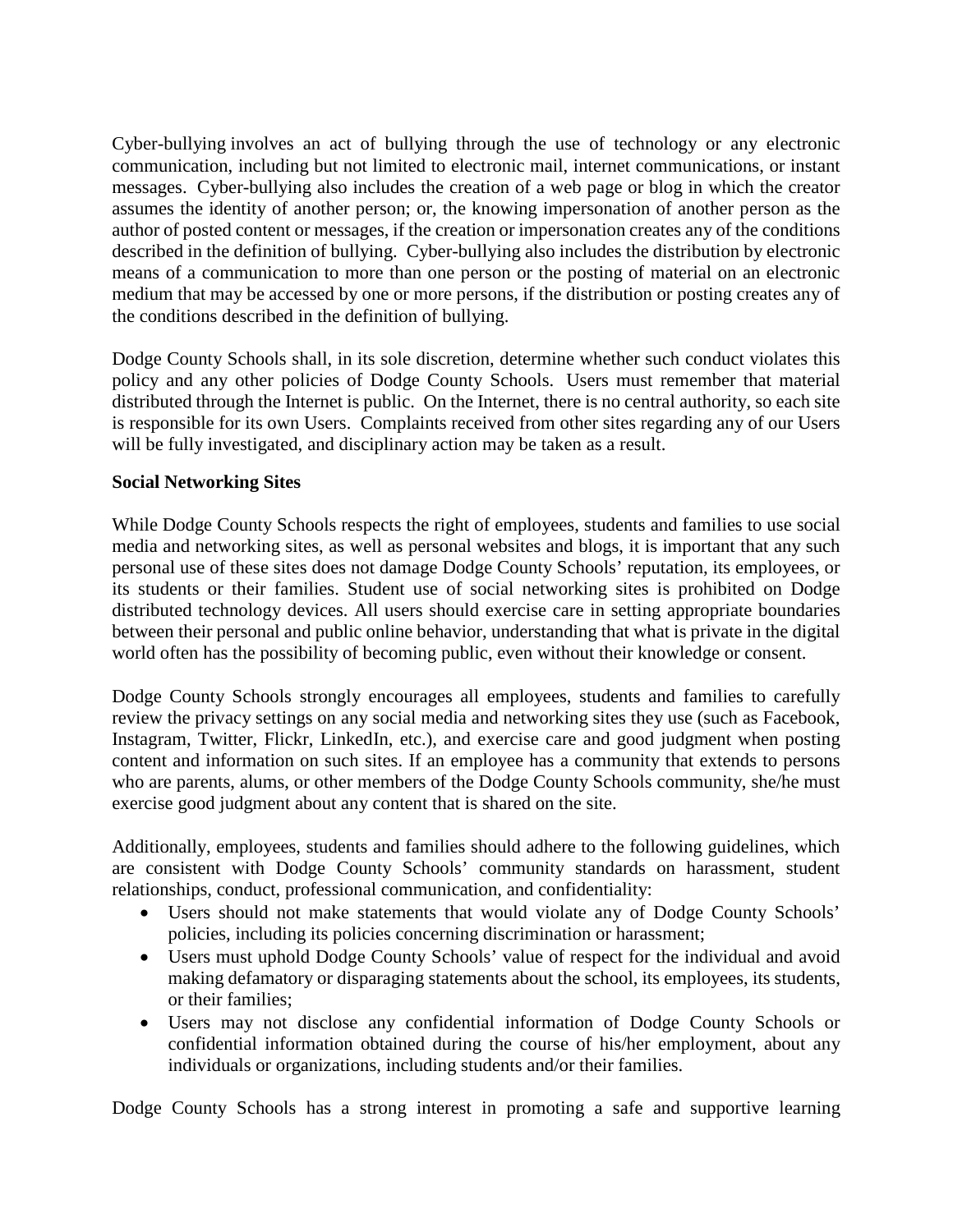environment, as well as maintaining a positive reputation in the community. If the school believes that an employee's activity on a social networking site, blog, or personal website may violate the school's policies or otherwise may have a detrimental impact on the learning environment, the school may request that the employee or student cease such activity. Depending on the severity of the incident, the employee or student may be subject to disciplinary action. Dodge County Schools reserves the right to impose discipline, up to dismissal or termination, for any behavior on or off campus that Dodge determines may impair or negatively impact the reputation of the school.

# **Theft and Vandalism**

Users must acknowledge the use of the intellectual property of others. Users must treat information found electronically in the same way as information found in printed sources. Rules against plagiarism will be enforced. It is the responsibility of each User to comply with the terms and condition for the acquisition and use of software found on the Internet. Dodge County Schools will not allow the copying or storing of illegally acquired software. In this case, vandalism refers to deliberate attempts to damage the hardware, software, or information residing on Dodge County Schools Network or any other computer system attached through the Internet. Attempts to violate the integrity of private accounts, files or programs; the deliberate infecting of a computer with a "virus," attempts at "hacking" computers using any method, or other such actions shall be a violation of this Policy.

### **"Netiquette"**

Users must abide by accepted rules of network etiquette, including, but not limited to, the following:

- Do not reveal personal information your address or telephone number, or those of students or colleagues.
- Be polite. Do not be abusive in your messages to others. Use appropriate language and do not use vulgarities, or any other inappropriate language.
- Do not use the Dodge County Schools Network in such a way that would disrupt its use by others.

# **Waiver of Warranties; Limitation of Liability**

Dodge County Schools makes no warranties of any kind, whether express or implied, concerning this service. Dodge County Schools shall not be held responsible for any damages suffered, including the loss of data resulting from delays, non-deliveries, missed deliveries, service interruptions, or errors and omissions. Dodge County Schools denies any responsibility for the accuracy or quality of information obtained through this service. All terms and conditions as stated in this Policy are applicable to the use of computer resources at Dodge County Schools, in addition to internet use.